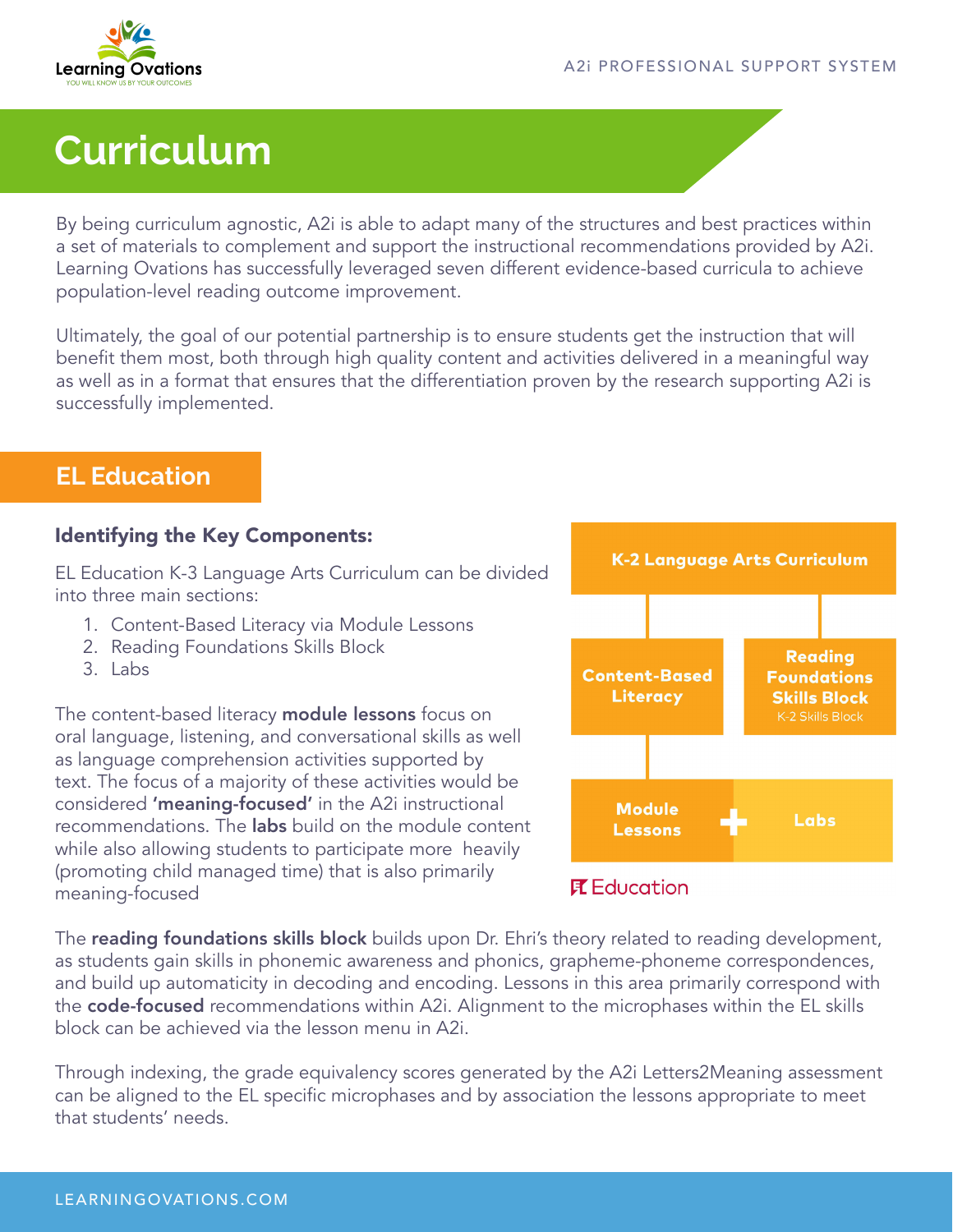

# **Curriculum**

| <b>Relevant A2i Research Related Findings</b>                                                                                                                                                | <b>Recommendations Based on A2i Research</b>                                                                                                                                                                                                                                                                                                                                                                                                                                                                                                                                                                                                   |
|----------------------------------------------------------------------------------------------------------------------------------------------------------------------------------------------|------------------------------------------------------------------------------------------------------------------------------------------------------------------------------------------------------------------------------------------------------------------------------------------------------------------------------------------------------------------------------------------------------------------------------------------------------------------------------------------------------------------------------------------------------------------------------------------------------------------------------------------------|
| Small group instruction is 4-10x more effective vs. whole<br>group instruction, especially for code-focused work.<br>(Source 1, Source 2)                                                    | Additional flexibility in the amount of time teachers<br>spend in whole group instruction may help support<br>meeting individual students' needs. Work Time in the<br>Content-based Literacy Modules and Work Time in the<br>Skills Block may be good places to begin exploring this<br>recommendation.                                                                                                                                                                                                                                                                                                                                        |
| Differentiation that takes "instructional duration" into<br>account is an approach that is proven to improve student<br>outcomes.<br>(Source 1, Source 2, Source 3, Source 4, Source 5)      | Building on the EL foundation, adjustments to the amount<br>of time students spend in particular activities would further<br>the level of differentiation possible. Beginning with the<br>"Differentiated Small Group Instruction & Rotations" time<br>during the Skills Block would be a great place to begin<br>implementing the A2i recommended instructional minutes<br>for code-focused instruction.                                                                                                                                                                                                                                      |
| Student groups should be fluid, and update as students<br>make academic growth as well as develop self-regulation<br>skills.<br>(Source 1, Source 2, Source 3)                               | While it's critical to identify which students have similar<br>needs for teacher planning purposes, it's also important to<br>ensure that students' instructional needs are met as they<br>make growth. In combination with the assessments tied<br>to the EL microphases, the A2i data would ensure that<br>students are receiving the correct amounts and types of<br>instruction each month.                                                                                                                                                                                                                                                |
| Student vocabulary, decoding, and comprehension skills<br>play a role in how much time they need to spend in each<br>type of reading instruction.<br>(Source 1, Source 2)                    | Understanding a student's ability in phonics and decoding<br>skills is important, but also runs the risk of telling an<br>incomplete story. For example, a student could have<br>trouble identifying specific letter sounds because they<br>are an ELL or because they have an auditory processing<br>deficit. While the score on an individual skill inventory may<br>be equivalent for these two students, they would not have<br>the same ELA profile on the A2i assessments because<br>they combine data on decoding, comprehension, and<br>vocabulary to determine the ideal instructional plan for a<br>student's full literacy profile. |
| Students' rate of growth in literacy can actually decrease if   As the National Reading Panel revealed, systematic<br>they spend too much time in code-focused work. (Source<br>$\mathbf{1}$ | phonics instruction is a critical component of early literacy<br>instruction. However, the A2i research reveals that there<br>can be "too much of a good thing," wherein<br>students who do not need as much time in code-focused<br>instruction actually have a reduction in their growth rates<br>when they receive additional instruction in this area.                                                                                                                                                                                                                                                                                     |